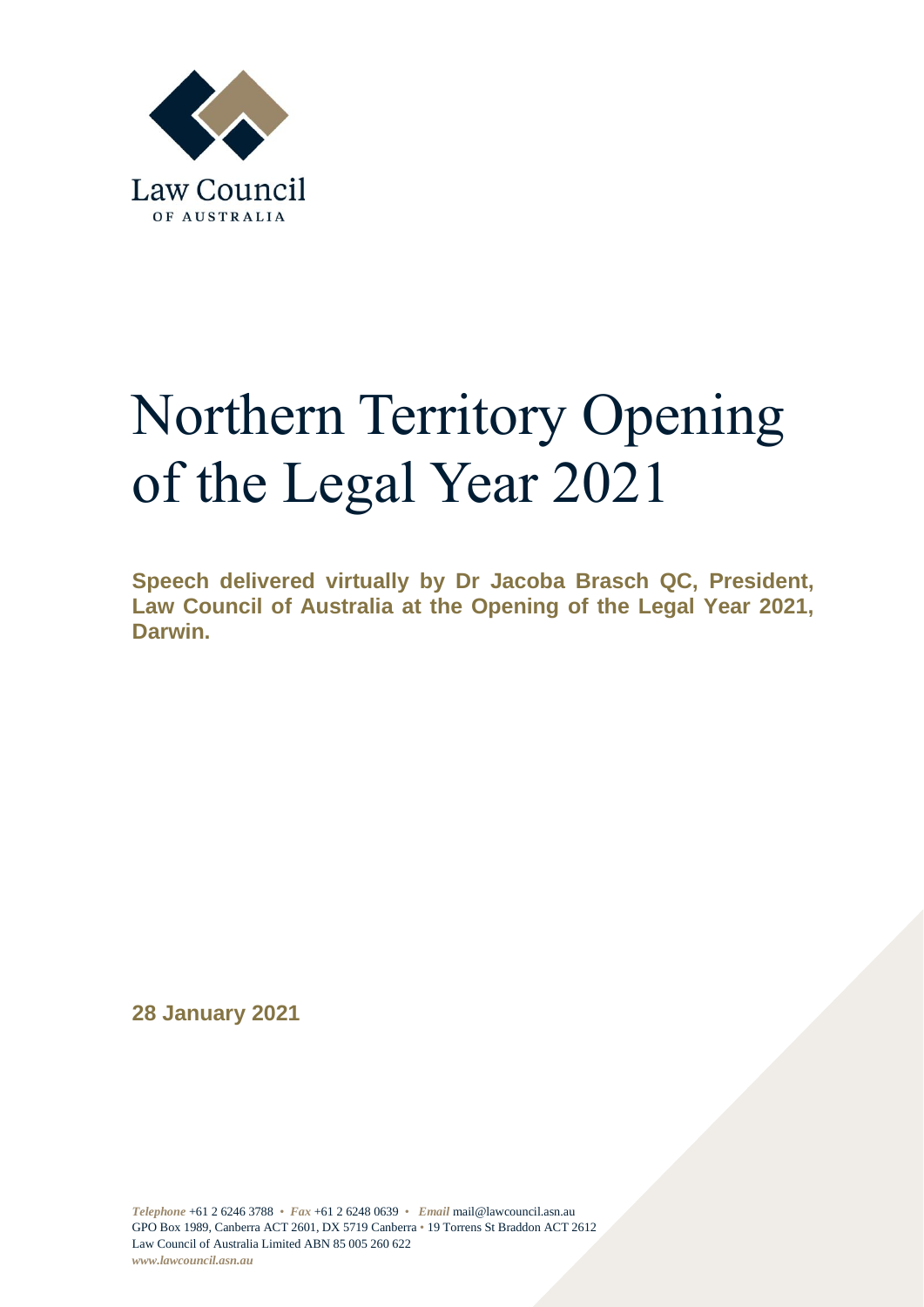The Hon. Selena Uibo UU/BO, Attorney-General and Minister for Justice, the Hon. Chief Justice Michael Grant, the Hon. Justice Peter Barr, the Hon. Justice Sonia Brownhill, The Hon. Associate Justice Vince Luppino , the Hon. Judge Tanya Fong-Lim, Nikolai Christrup SC, Solicitor General of the Northern Territory, Jack Karczewski CAR/CHEF/SKI QC, Director of Public Prosecutors, Suzan Cox QC OAM, Director, Northern Territory Legal Aid Commission, Sally Sievers, Anti-Discrimination Commissioner Kenneth Fleming, ICAC Commissioner, Emma Farnell, President of the Law Society Northern Territory, Duncan McConnel, President of the Northern Territory Bar Association, Maria Savvas, former President of the Law Society Northern Territory and long-time director of the Law Council, Jacquie Palavra, with whom I have served on FLS for a number of years, Law Council of Australia President-elect Mr Tass Liveris, ladies and gentlemen.

Good afternoon,

Thank you for providing me with the opportunity to speak with you all today, to mark the occasion of the beginning of the Northern Territory Legal year. It is an honour.

I pay my deepest respects to the traditional custodians of the land on which we meet, and to Elders past, present and future. I also acknowledge all Aboriginal and Torres Strait Islander people present this morning, and Elders from visiting nations.

It is my great disappointment that I am not physically there with you, but our very recent three-day lock down reminded me how quickly things can change. It is not my risk of a 14 day hotel quarantine that troubled me, but the four-day trial I start on Monday – my client has not seen his daughter for three years. If I could not get back, or could not attend court, then the trial would be adjourned for perhaps a year or more, and that would be the end to any hope of rehabilitating the father-daughter relationship.

I hope you understand my duty to the court and to my client prevailed.

2021 brings with it a feeling of expectant optimism.

Globally, 2020 presented unprecedented challenges. The legal and justice system within which we all work, has been tested.

Changes to the way we conduct our business, whether that be with the courts or with our clients, were required. But these changes do not alter the fundamentals of our role as custodians of the rule of law – the rule of law which underpins Australian democracy.

Promoting and protecting the rule of law in Australia is at the very heart of the Law Council of Australia's remit at a federal level. It too, is the lifeblood of every bar association and law society around Australia.

But none of us would consider the rule of law a lofty, vague concept, removed from the lives of ordinary Australians.

Rather – as former Law Council President and member of the NT Bar, Duncan McConnel will confirm, along with long serving director Maria Savvas, and Law Council Presidentelect Tass Liveris – the rule of law consistently informs the positions that the Law Council of Australia adopts in practice, at the federal level, on concrete matters of law and policy which impacts on people and their communities.

The idea that every person is subject to the laws of the land regardless of their status – that you cannot be punished or have your rights affected other than in accordance with the law, having regard to the independent role of the court in determining punishment – is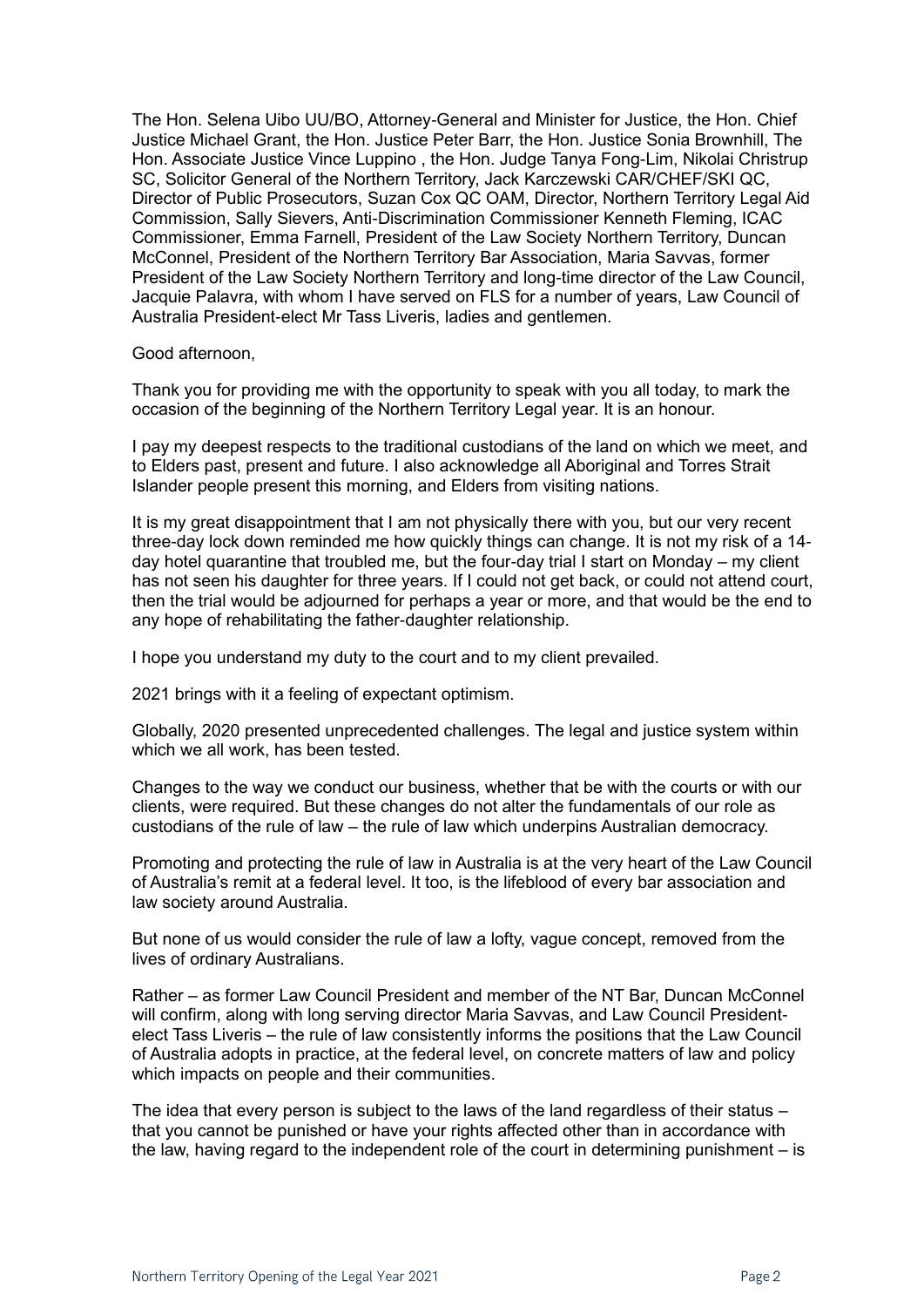the reason why each and every one of us, is today working within the legal and justice profession.

One of the reasons I was so keen to come to Darwin, was because my studies on some trials that were held in Darwin in 1946 became an profound lesson to me of the rule of law in action, and the importance of lawyers to uphold its values.

Almost 20 years ago, I read an article in a weekend magazine about the war crimes trials that were held here in Darwin, in March and April 1946 for war crimes alleged to have occurred on the island of Timor between 1943 and 1945.

The story was fascinating and even more interesting for me was that up until then, I had no idea any war crimes trials had been held on Australian soil.

Of course, I knew about the Nuremberg and the Tokyo War Crimes trials, and had some awareness that B and C Class trial were also convened in various locations across the Pacific.

I also knew that the President of the International Military Tribunal for the Far East – the Tokyo trials – was an Australian High Court judge, William Webb – His Honour's then Associate for the Tokyo trials, is indeed, the grandfather of one of my Chamber's colleagues.

But I had no idea that here in Darwin, Australia prosecuted 22 accused, on 24 charges.

Such was my interest, that I embarked on considerable research and then made a proposal to two different law professors, both experts in crimes against humanity and the laws of war, that I undertake a PhD on the topic. One said thanks, but politely declined – he was engaged for three years in an overseas war crimes tribunal. The other, said yes.

My research yielded information that I found captivating – I spent weeks at the War Memorial Archives in Canberra where I found:

- the transcripts for the three trials;
- photos of the Officers' Mess, at the Larrakeyah Army base which was turned into a make-shift court;
- photos of many involved, including the accused;
- photos of the accused being required to demonstrate some of the torture techniques they had employed on our troops; and
- personal letters to home, from some of the army officers involved in the trials.

I still have copies of all these documents in my Chambers in Brisbane.

The Hansard from the Commonwealth Parliament and media reporting were other rich – but very troubling – sources of information.

I will explain why it troubled me a little on.

I also discovered the paper delivered in 1999 by a former NT Supreme Court judge Sir William Kearney who concluded the trials were conducted with "*meticulous regard for the procedural rights of the accused*."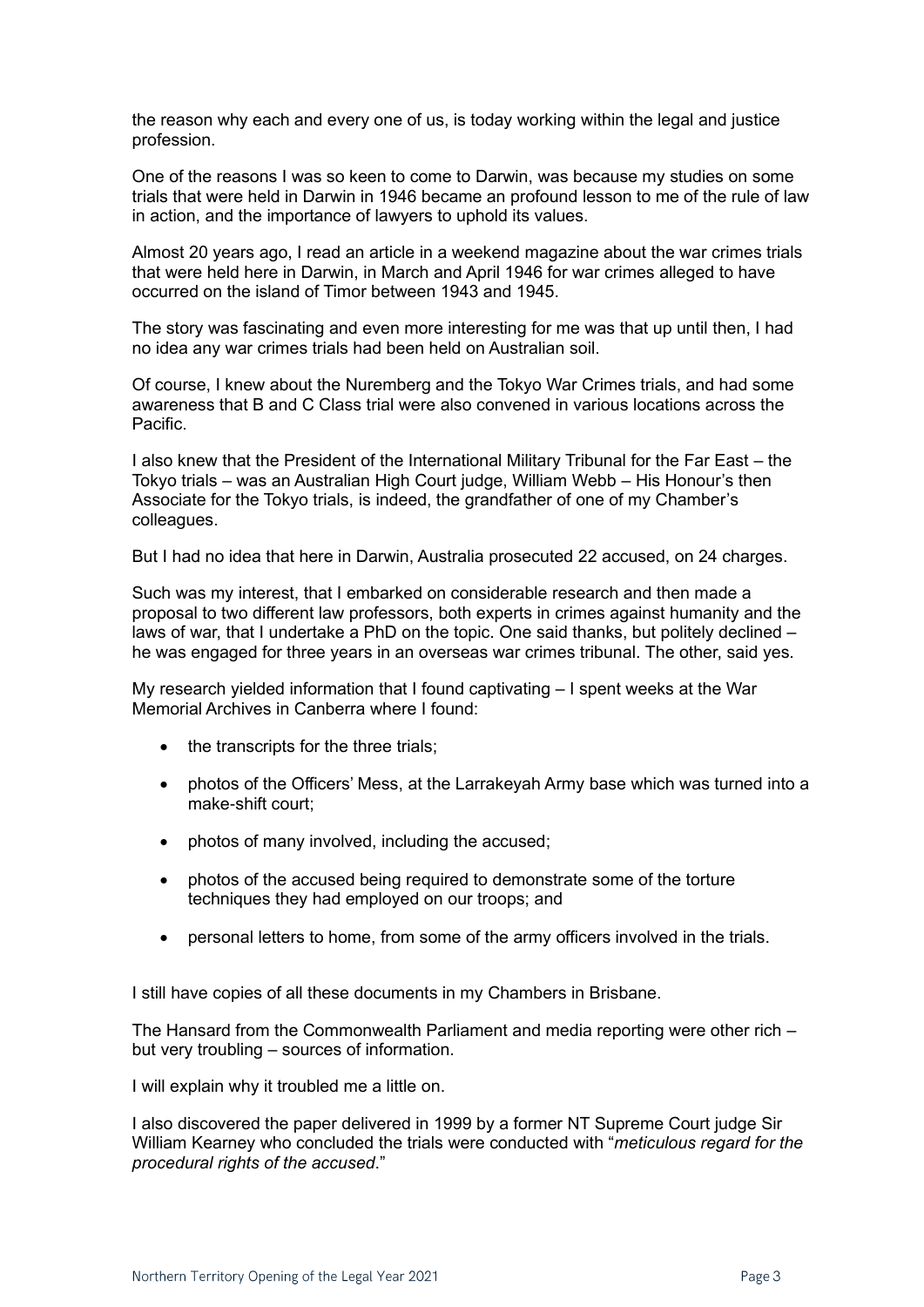Once I moved on from my fascination that we had had war crimes trials in Australia – no doubt known to many of you – what really came to resonate with me was that I was watching the rule of law in action:

- sentences proportionate to the crimes, and, not guilty verdicts, when parliamentarians, the media and many of the public were baying for blood;
- prosecutors not taking overly zealous advantage of the abominable section 9 of the Commonwealth's *War Crimes Act*, which could otherwise have allowed them to proceed largely on rank hearsay and no, or limited, cross-examination by counsel for the defence – the accused right to test evidence, being a hallmark of criminal proceedings.
	- $\circ$  I pause to make sense of my mention of section 9 of the Act, it seemed those who drafted the Act, miles and miles away from here, somewhere in a southern state took the view that a fair trial was an inviolable right for your own, but not so much for an enemy national.
- defence counsel, taking preliminary points arguing the trials were unconstitutional and illegal, and should not proceed. Those objections were overruled and so the trials began. Indeed, that argument about the location of courts martial within the defence power of the Constitution, or Chapter III has continued to the present.
- the defender, Captain Gerard Cole, who prior to enlisting was a solicitor (as best as I could ascertain), from Oakleigh, Victoria, doing his darndest to defend all the accused despite personal attacks on him in the media and the Parliament, especially when some of the accused were found not guilty. He was the subject of much public scorn, essentially for acting – as we all must as lawyers – without fear or favour.
	- o I pause to note that as we all know, no matter how infamous an accused, their notoriety or the general public's revulsion toward them, such emotions must not fetter or colour how we must conduct ourselves as officers of the court – and – that every accused, no matter how monstrous the allegations – has every right to a fearless defence and a fair trial.
- and back to what I learned about the Darwin trials, I saw courts that would not be swayed by emotional sentiment. For example, when RSL leaders, exasperated with the apparently "lenient sentences," demanded that soldiers who had suffered at the hands of the Japanese be allowed to conduct the trials, President Colonel Arnold Brown rhetorically asked:

*"It is suggested that the public, 2000 miles away, which has heard nothing, knows more about the facts than the court which has heard every word and knows all the circumstances? This court will not be stampeded into wrong action by public opinion."*

I am sure judicial officers and lawyers here today would share such a sentiment. Indeed, I have been in matters where the reporting in the media led me to ask had I actually been in the same court.

Overall, Australia held nearly three hundred post World War II trials. In addition to the three trials in Darwin, the other Australian trials were held in Morotai, Wewak, Labuan, Rabaul, Singapore, Hong Kong and Manus Island.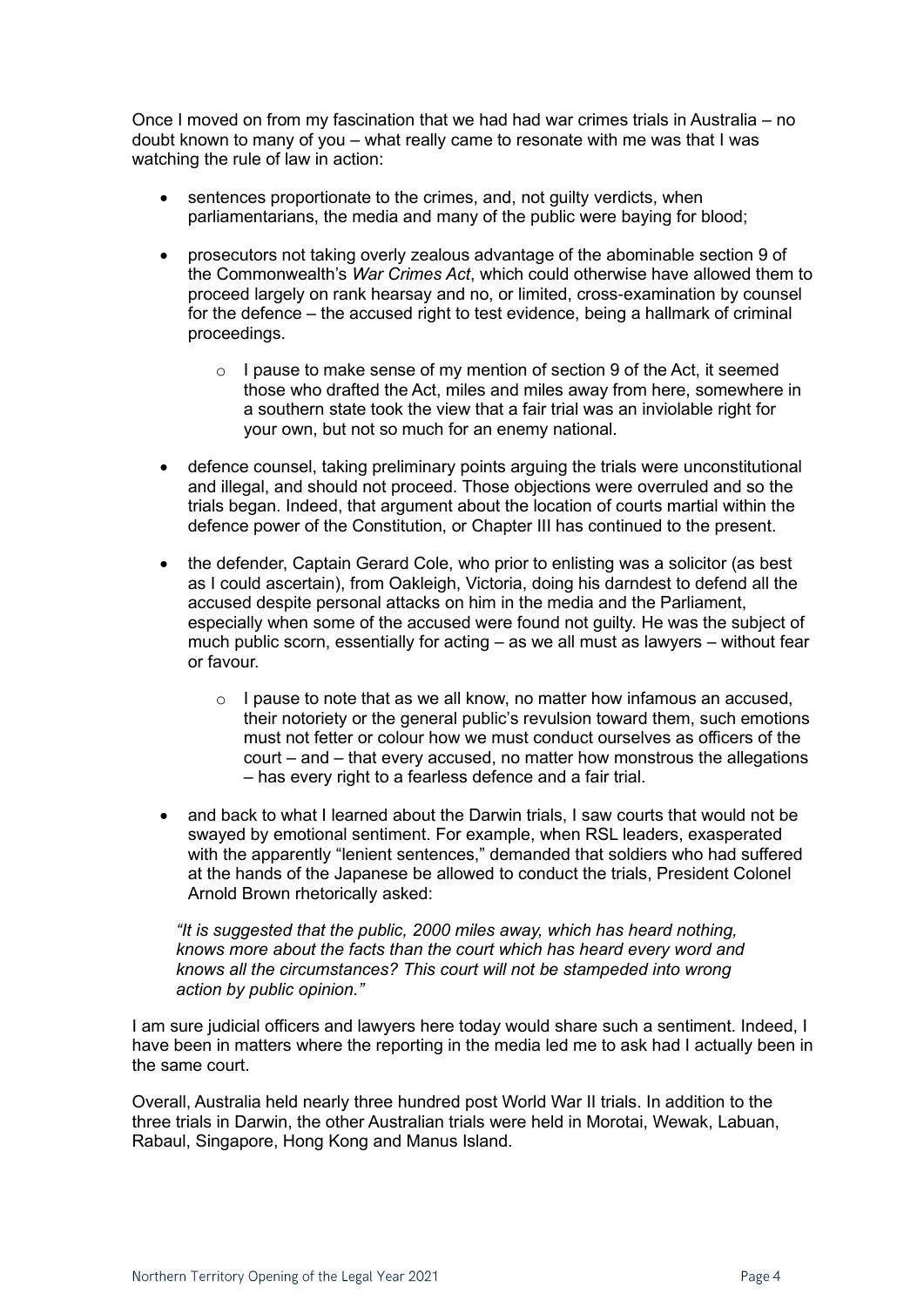924 Japanese servicemen were accused of war crimes – 644 were convicted and 148 sentenced to death.

Eleven of those had their sentences commuted.

One of those death sentences arose out of the third and final Darwin trial.

Lt-Colonel Yujiro Yutani, was found guilty of ordering the execution of two young prisoners of war; Australian Corporal James Armstrong and British Gunner Martin – no one seems to have found his first name.

After a 14-day trial and with witnesses eventually 'breaking ranks' with the 'official story', Yutani entered a plea of guilt, but claimed the defence of superior orders.

As an aside, although many witnesses had perjured themselves when giving evidence, there was no mention of that in the transcripts, much less the suggestion of further prosecutions for doing so.

Instead, submissions went back and forth about the defence of superior orders and about the appropriate sentence.

He was sentenced to death by shooting.

That did not occur here however, but a firing squad in Rabaul.

Other death sentences were by hanging.

As is recorded at the Darwin Military Museum,

*"such was the Australian inexperience that it was necessary to ask for British advice on gallows and firing squads."* 

Captain Cole, doing his job without fear or favour for the defence, and other lawyers within the military hierarchy railed against the *War Crimes Act*, despite the prevailing public opinion. Australian Judge-Advocates General, Bowie Wilson KC and then Justice Simpson of the ACT Supreme Court were scathing, and publicly so, of the legal framework in which these trials were to operate.

Sometimes, we must speak truth to power.

Now, after all of that research, I presented my proposal to my PhD supervisor. His response was to the effect, "*that's a history book, but not a PhD*."

I was a little disappointed.

Earlier, I said that I still have the box of all my research in Chambers – one day, I might just write that history book.

Nevertheless, that journey of research, early in my career as a barrister, instilled in me what it means to be a lawyer and what it means to be a defender, protector, and promoter of the rule of law, an obligation and responsibility we all hold:

- principle, not popularity;
- without fear, without favour;
- the law be applied equally and fairly for all, not just for the popular; and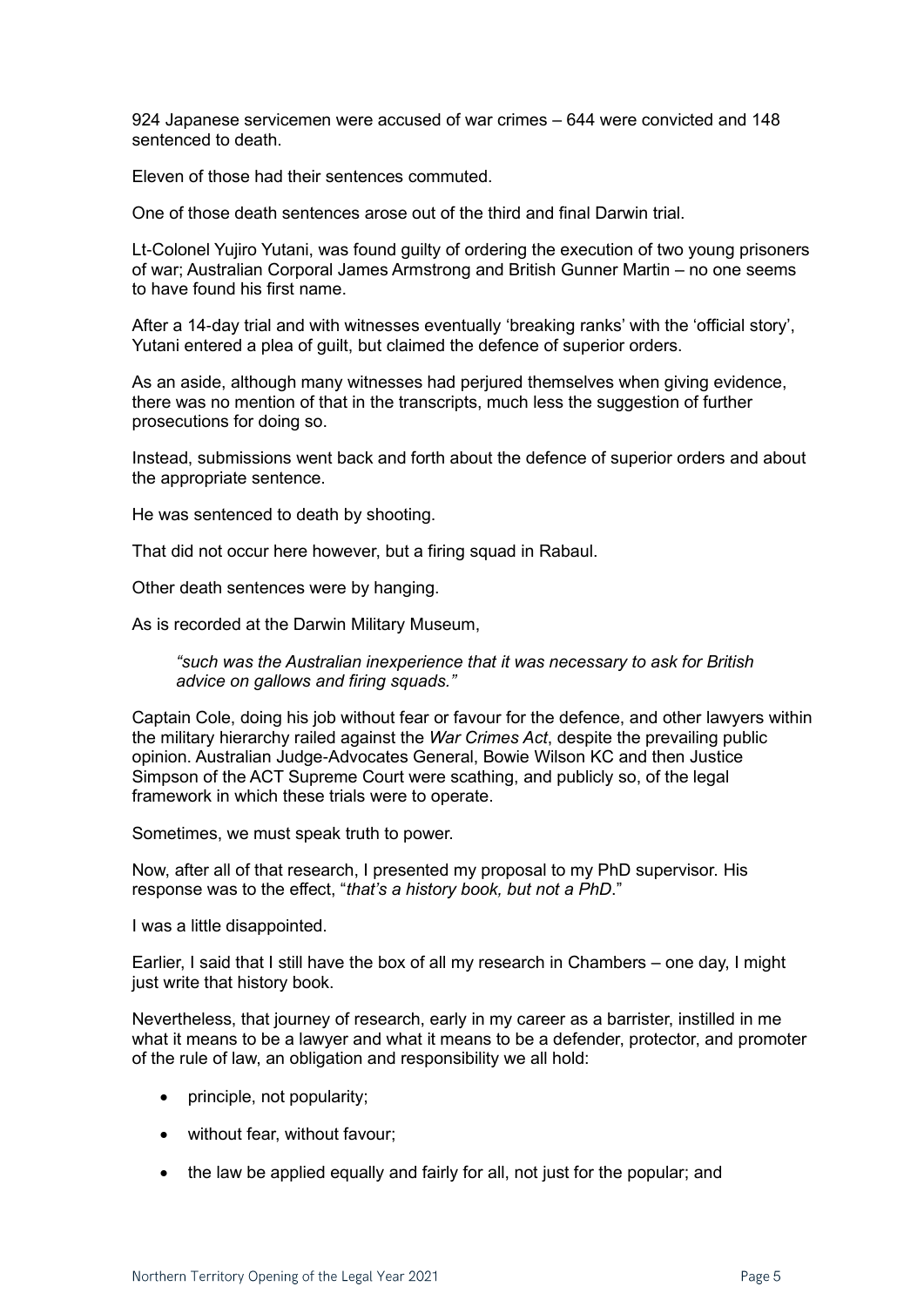• the law and its administration ought be robust enough to accept and respond to fair criticism.

And on that last point, that is a critical role played by state and territory bar associations and law societies and at the federal level, by the Law Council of Australia and Australian Bar Association. And so, we find ourselves at odds with the Commonwealth on, say, the proposed Family Law merger, but at the same time, largely supportive of the proposed streamlining to SME insolvency reforms.

Still with the theme of the rule of law, but to a contemporary view, it always staggers me that in a country such as Australia, with its apparent wealth and values of equality, justice and democracy, how there appears to be tacit acceptance that legal representation is beyond the reach and means of thousands of vulnerable Australians and in circumstances where:

- our First Nations People are proportionally the most incarcerated people on earth – 3 per cent of the population, but 29 per cent of the jail population.
- where children as young as 10 who can't lawfully sign on to Facebook or fly unaccompanied on some airline carriers – can be arrested, placed in handcuffs, transported in the back of a paddy wagon, held in watchhouses, subjected to strip searches, interviewed by police, charged with criminal offences, made subject to bail conditions, held in custody, made to stand trial, and jailed.
- where it is normal for almost all young people detained in the Northern Territory to be Indigenous.

And in Australia, there is an unfortunate fact that breaches of the rule of law occur, and in plain sight.

Let's consider mandatory sentencing – a direct violation of the rule of law pertaining to *the existence of an independent, impartial and competent judiciary*.

That is why the Law Council consistently speaks out against the existence of mandatory sentencing laws for criminal matters.

Judges should not be required to impose such sentences.

It interferes with, and fetters, the ability of the judiciary to determine a just penalty, fitting individual circumstances and the individual crime, resulting in arbitrary and unjust outcomes, undermining community confidence in the justice system.

Such schemes also disproportionately affect Aboriginal offenders, including in the Northern Territory – where 85 per cent of the adult prisoner population and 95 per cent of youth detainees are Indigenous.

And mandatory sentencing contributes to an ongoing cycle of intergenerational overincarceration.

It is no wonder that the Australian Law Reform Commission has called for their repeal.

While the Law Council does not refute that legitimate concerns about community safety exist, evidence does not support the use of mandatory sentencing as a kind of 'tough on crime' response.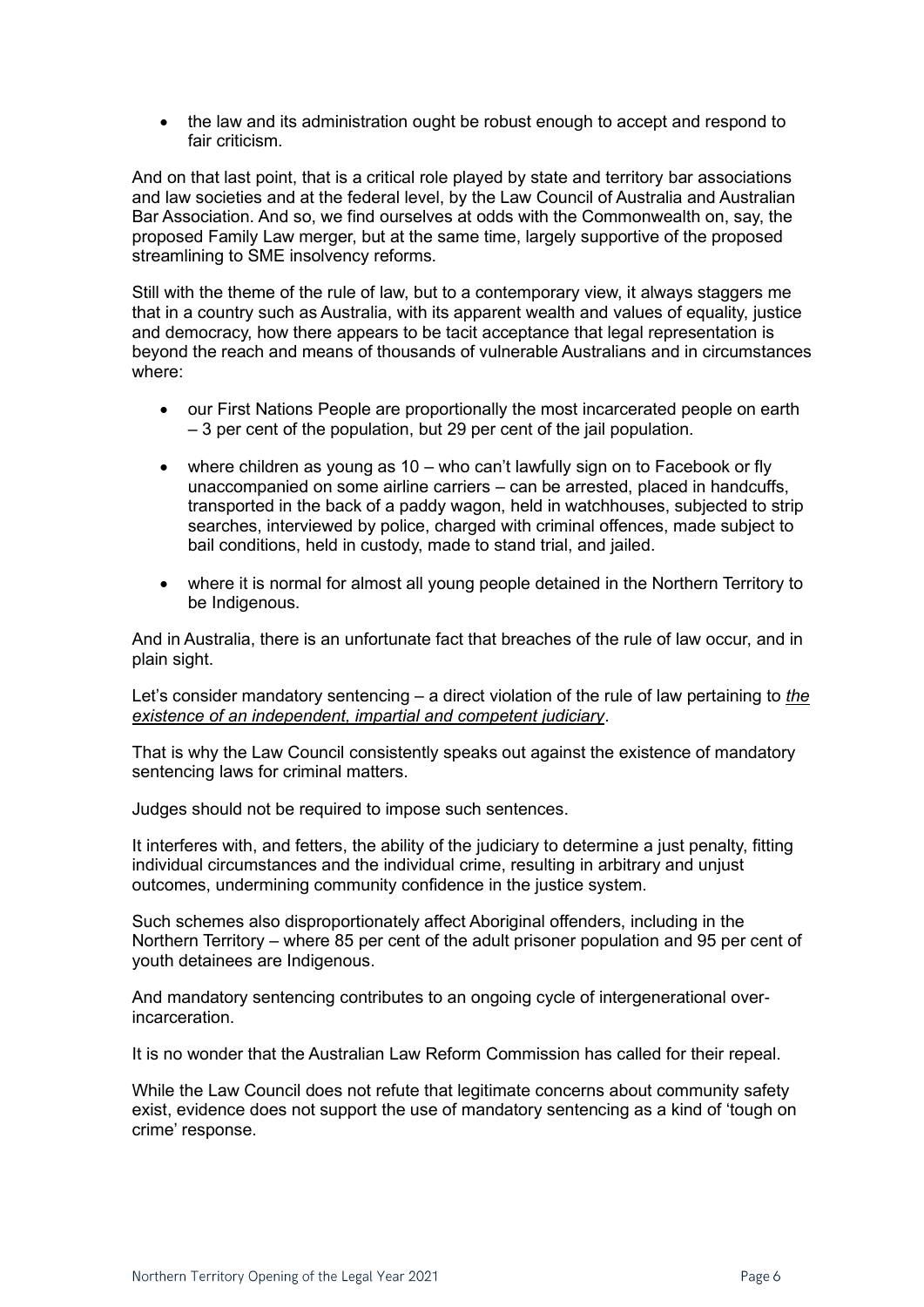Instead, evidence points towards other policy responses that includes community-based sentencing, diversion and localised, wrap-around program responses.

This debate is particularly timely, given that the Northern Territory Law Reform Committee is shortly to report to Attorney-General Selena Uibo regarding possible law reform in relation to mandatory sentencing.

The Law Council stands with its Northern Territory constituent bodies in supporting the repeal and reform of such laws, and I urge all those in the legal profession to back this call.

## The rule of law also provides that *no person should be subject to treatment or punishment which is inconsistent with respect for the inherent dignity of every human being.*

This is so sadly pertinent to the Northern Territory, as well as other parts of the country.

The Law Council, alongside its constituent bodies, has strongly supported the full implementation of the recommendations of the Royal Commission into the Protection & Detention of Children in the Northern Territory, whose stark 2017 findings included amongst others that youth detention centres were not fit for accommodating, let alone rehabilitating, children and young people.

And yet three years after the shocking findings, reforms have been painfully slow.

In August 2020, a national webinar held by the Law Council examined the implementation of the Royal Commission's recommendations, heard that while some progress had been made, there were worrying indications of backsliding and delay in implementing certain core recommendations.

We must remain vigilant and continuously scrutinise that progress is being made in responding to the Royal Commission.

One of these recommendations include raising the minimum age of criminal responsibility. While this was accepted by the Northern Territory Government progress on its implementation has been worryingly slow – not just here, but around the nation – the Law Council calls for quick action in raising the minimum age to 14 years.

I acknowledge that criminal law is largely a state and territory issue, but as the President of a federal body, the Commonwealth, in addition to their being Commonwealth crimes, has a role in complying with our international obligations and treaties, including for example, the UN's Committee on the Rights of the Child, borne out of the same named convention. I thus feel comfortable about making comment.

It defies any sense of morality, that in this century – here in this first world country – children as young as 10, can be found to be criminally responsible, charged with a crime and kept in detention. Doli incapax is simply an insufficient safeguard to keep children – particularly Indigenous children – out of the criminal justice system at such a young age.

Just recently – at the United Nations Universal Periodic review of Human Rights held in Geneva on 20 January - more than 30 countries called on Australia to raise the age of criminal responsibility to 14, in line with international human rights standards.

We are failing our children, and especially, our indigenous children.

Last year's decision by Commonwealth, state and territory attorneys-general to defer a decision on raising the age and calling for more details on the adequacy of services for children exhibiting offending behaviour is an opportunity missed.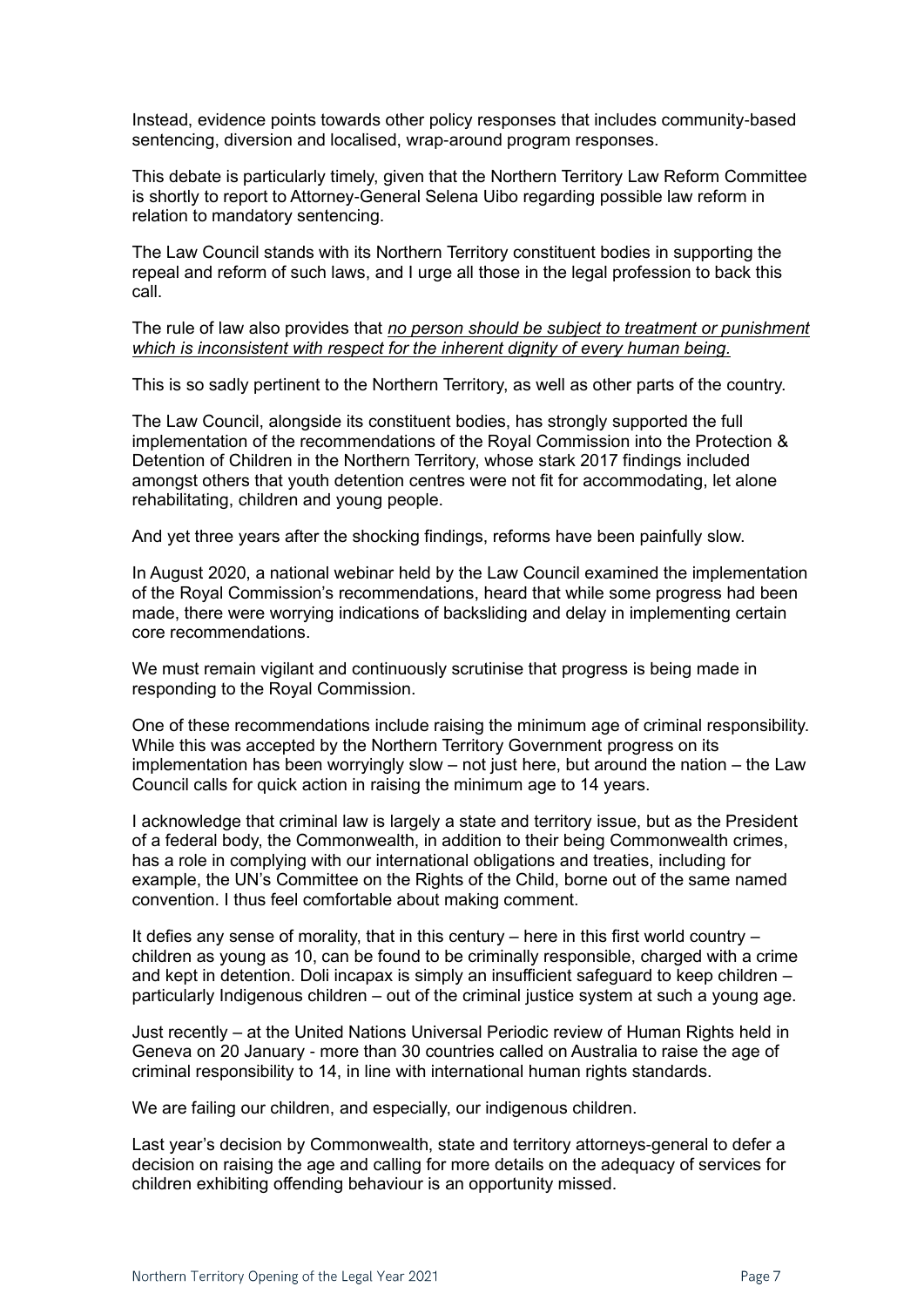The evidence strongly suggests that having a low minimum age of criminal responsibility of 10 years old does not work. It criminalises children – children often with underlying issues of poverty, disability and disadvantage.

And, we all know that the earlier a child comes into contact with the criminal justice system, the more prolonged their involvement will be, and the less positive their life choices.

Rehabilitation of these young minds, not punishment, ought be our goal.

Supporting children to grow into their best selves must be our objective.

The Law Council has worked hard at the national level to build the evidence base, legal, medical and social science, for raising the minimum age of criminal responsibility to 14 years.

I turn now to the rule of law that ascertains … *the law must be both readily known and available, and certain and clear*.

You may recall that in the Law Council of Australia's seminal Justice Project inquiry, headed by former Chief Justice of the High Court, Robert French AC, found that the scarcity of Aboriginal language interpreters across Australia, including in the Northern Territory was a major and consistent concern.

Of the existing pool of interpreters, few are trained and qualified to the professional level required for court legal assignments.

Such shortages of interpreters have a direct impact on the justice system, resulting in delays, extended times in custody and misunderstandings.

It may lead to a plea of guilty without cause.

These findings informed the Law Council of Australia's recommendations that a National Justice Interpreter Scheme be developed, with an emphasis on addressing Aboriginal and Torres Strait Islander needs, and, were also reflected in findings of the Productivity Commission and Australian Law Reform Commission.

Yet, these reforms are still to be taken up in a comprehensive manner by governments.

This also intersects with another essential component of the rule of law – *the right to a fair trial*.

The Law Council and its constituent bodies continue to work with Indigenous legal experts, our partners in the legal sector including Change the Record, as well as federal, state and territory governments to ensure First Nations peoples are equal before the law – both in form and in substance.

The new justice targets announced under the 'refreshed' National Closing the Gap Agreement in July 2020, while not going far enough, did at least set the scene for concerted national efforts in this distressingly overlooked area.

Time is crucial – pandemic or not – to set in train wide-ranging, multifaceted frameworks of law, policy and program reform to achieve these targets. Federal, state and territory governments all have significant roles to play.

In the Northern Territory, the work being done to finalise the Aboriginal Justice Agreement presents a vital current opportunity in this regard.